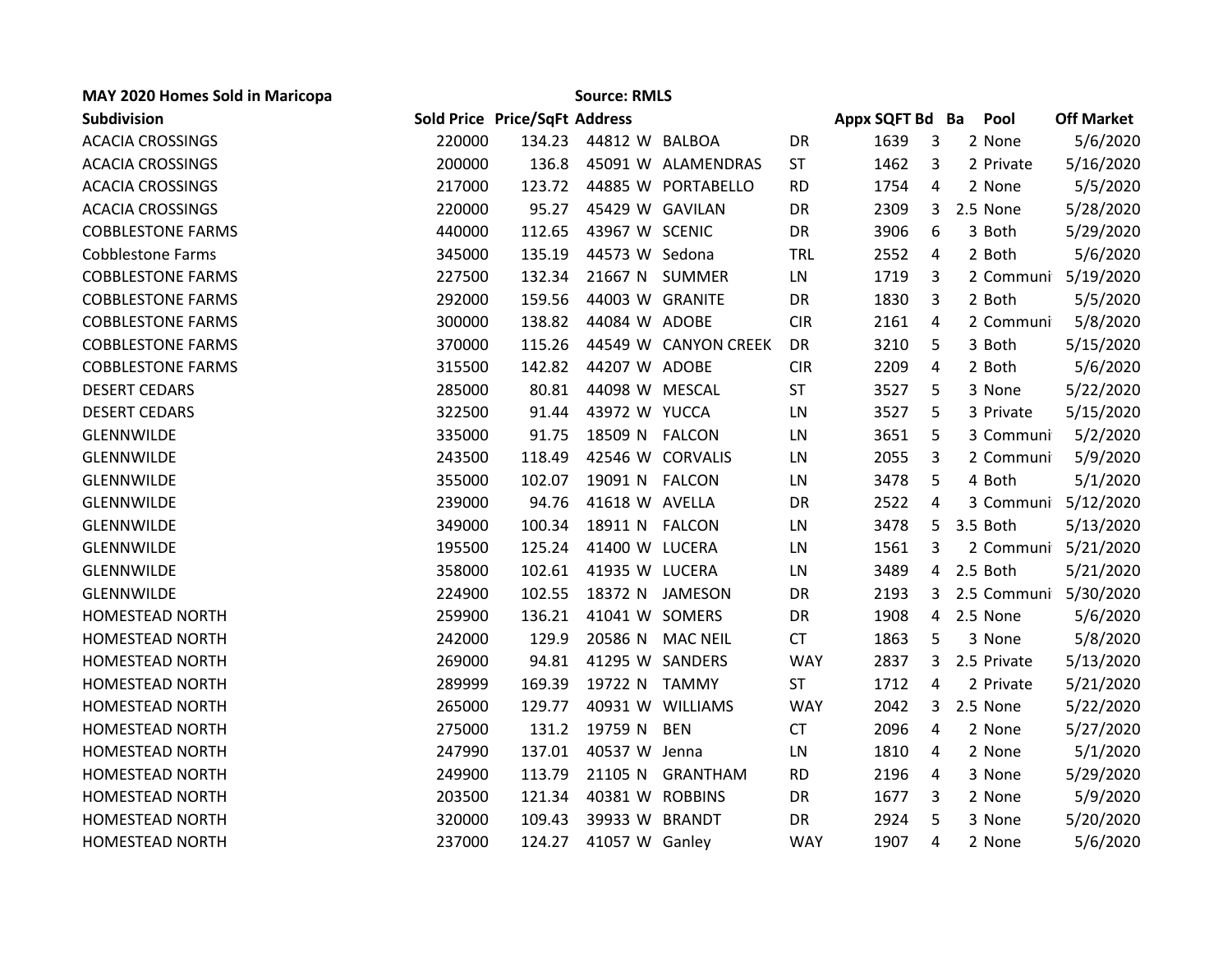| LAKES AT RANCHO EL DORADO | 349900 | 106.15 | 40702 W PARKHILL |                      | DR         | 3296 | 5              | 3 None      | 5/1/2020  |
|---------------------------|--------|--------|------------------|----------------------|------------|------|----------------|-------------|-----------|
| Lakes at Rancho El Dorado | 320000 | 97.65  |                  | 40861 W Chambers     | <b>DR</b>  | 3277 | 4              | 3 Private   | 5/8/2020  |
| LAKES AT RANCHO EL DORADO | 327900 | 180.06 | 21609 N          | <b>DIAMOND</b>       | DR         | 1821 | 3              | 2 Private   | 5/28/2020 |
| Maricopa Meadows          | 222500 | 120.33 |                  | 45550 W RAINBOW      | DR         | 1849 | 4              | 2 None      | 5/1/2020  |
| <b>MARICOPA MEADOWS</b>   | 250000 | 105.84 | 45644 W TULIP    |                      | LN         | 2362 | 4              | 2.5 Private | 5/2/2020  |
| <b>MARICOPA MEADOWS</b>   | 225000 | 93.01  |                  | 46007 W AMSTERDAM    | <b>RD</b>  | 2419 | 4              | 2 None      | 5/8/2020  |
| <b>MARICOPA MEADOWS</b>   | 200000 | 75.59  |                  | 45824 W STARLIGHT    | <b>DR</b>  | 2646 | 4              | 2.5 None    | 5/19/2020 |
| <b>MARICOPA MEADOWS</b>   | 264500 | 82.22  |                  | 46074 W RAINBOW      | DR         | 3217 | 5              | 3 Private   | 5/22/2020 |
| <b>MARICOPA MEADOWS</b>   | 219000 | 114.59 | 46157 W HOLLY    |                      | DR         | 1911 | 3              | 2 None      | 5/22/2020 |
| <b>MARICOPA MEADOWS</b>   | 208000 | 100.58 |                  | 45815 W STARLIGHT    | DR         | 2068 | 3              | 2 None      | 5/11/2020 |
| <b>PALO BREA</b>          | 262995 | 141.39 |                  | 44232 W PALO ALISO   | <b>WAY</b> | 1860 | 4              | 2 None      | 5/3/2020  |
| <b>PROVINCE</b>           | 305000 | 168.6  | 42168 W Cribbage |                      | <b>RD</b>  | 1809 | $\overline{2}$ | 2 Communi   | 5/7/2020  |
| <b>PROVINCE</b>           | 290000 | 188.67 |                  | 41631 W HARVEST MOON | DR         | 1537 | $\overline{2}$ | 2 Communi   | 5/16/2020 |
| <b>PROVINCE</b>           | 180000 | 135.64 |                  | 42485 W JAWBREAKER   | DR         | 1327 | $\overline{2}$ | 2 Communi   | 5/19/2020 |
| <b>PROVINCE</b>           | 220500 | 138.59 | 41999 W SOLITARE |                      | DR         | 1591 | $\overline{2}$ | 2 Communi   | 5/16/2020 |
| RANCHO EL DORADO          | 225999 | 157.38 | 22136 N GOLES    |                      | DR         | 1436 | 3              | 2 None      | 5/6/2020  |
| RANCHO EL DORADO          | 233000 | 118.51 | 43727 W WADE     |                      | DR         | 1966 | 4              | 2 None      | 5/15/2020 |
| RANCHO EL DORADO          | 223000 | 122.59 | 42538 W HILLMAN  |                      | DR         | 1819 | 3              | 2.5 Private | 5/1/2020  |
| RANCHO EL DORADO          | 265200 | 157.3  | 42487 W HALL     |                      | <b>DR</b>  | 1686 | 3              | 2 Private   | 5/4/2020  |
| RANCHO EL DORADO          | 265000 | 116.38 |                  | 42252 W MICHAELS     | DR         | 2277 | 4              | 2.5 Private | 5/6/2020  |
| RANCHO EL DORADO          | 352500 | 123.55 | 43229 W LITTLE   |                      | DR         | 2853 | 4              | 2.5 None    | 5/27/2020 |
| RANCHO EL DORADO          | 223000 | 103.43 | 41985 W ANNE     |                      | LN         | 2156 |                | 4 2.5 None  | 5/27/2020 |
| RANCHO EL DORADO          | 258000 | 153.11 |                  | 41881 W MICHAELS     | DR         | 1685 | 3              | 2 Private   | 5/15/2020 |
| Rancho El Dorado          | 237000 | 165.16 | 41783 W Hillman  |                      | DR         | 1435 | 3              | 2 Private   | 5/9/2020  |
| RANCHO EL DORADO          | 253500 | 150.44 | 43844 W WADE     |                      | DR         | 1685 | 3              | 2 Private   | 5/29/2020 |
| RANCHO MIRAGE ESTATES     | 190900 | 123    |                  | 38063 W VERA CRUZ    | DR         | 1552 | 3              | 2 None      | 5/4/2020  |
| RANCHO MIRAGE ESTATES     | 204900 | 147.52 | 37574 W MERCED   |                      | <b>ST</b>  | 1389 | 3              | 2 None      | 5/4/2020  |
| RANCHO MIRAGE ESTATES     | 208000 | 134.89 | 38142 W MERCED   |                      | ST         | 1542 | 3              | 2 None      | 5/5/2020  |
| SANTA ROSA SPRINGS        | 246000 | 117.19 | 42024 W QUINTO   |                      | DR         | 2099 | 5              | 3 None      | 5/6/2020  |
| SANTA ROSA SPRINGS        | 218000 | 129.68 | 16753 N          | QUINTO               | <b>ST</b>  | 1681 | 3              | 2 None      | 5/13/2020 |
| SANTA ROSA SPRINGS        | 279111 | 126.29 | 16938 N          | <b>ROSA</b>          | DR         | 2210 | $\overline{4}$ | 3 None      | 5/16/2020 |
| SANTA ROSA SPRINGS        | 265000 | 96.68  | 17320 N LAGO     |                      | DR         | 2741 | 5              | 2.5 None    | 5/20/2020 |
| Santa Rosa Springs        | 234900 | 108.9  | 42258 W Lunar    |                      | <b>ST</b>  | 2157 | 4              | 3 None      | 5/7/2020  |
| <b>SANTA ROSA SPRINGS</b> | 270000 | 100.18 | 17204 N BALA     |                      | <b>DR</b>  | 2695 | 4              | 3.5 None    | 5/10/2020 |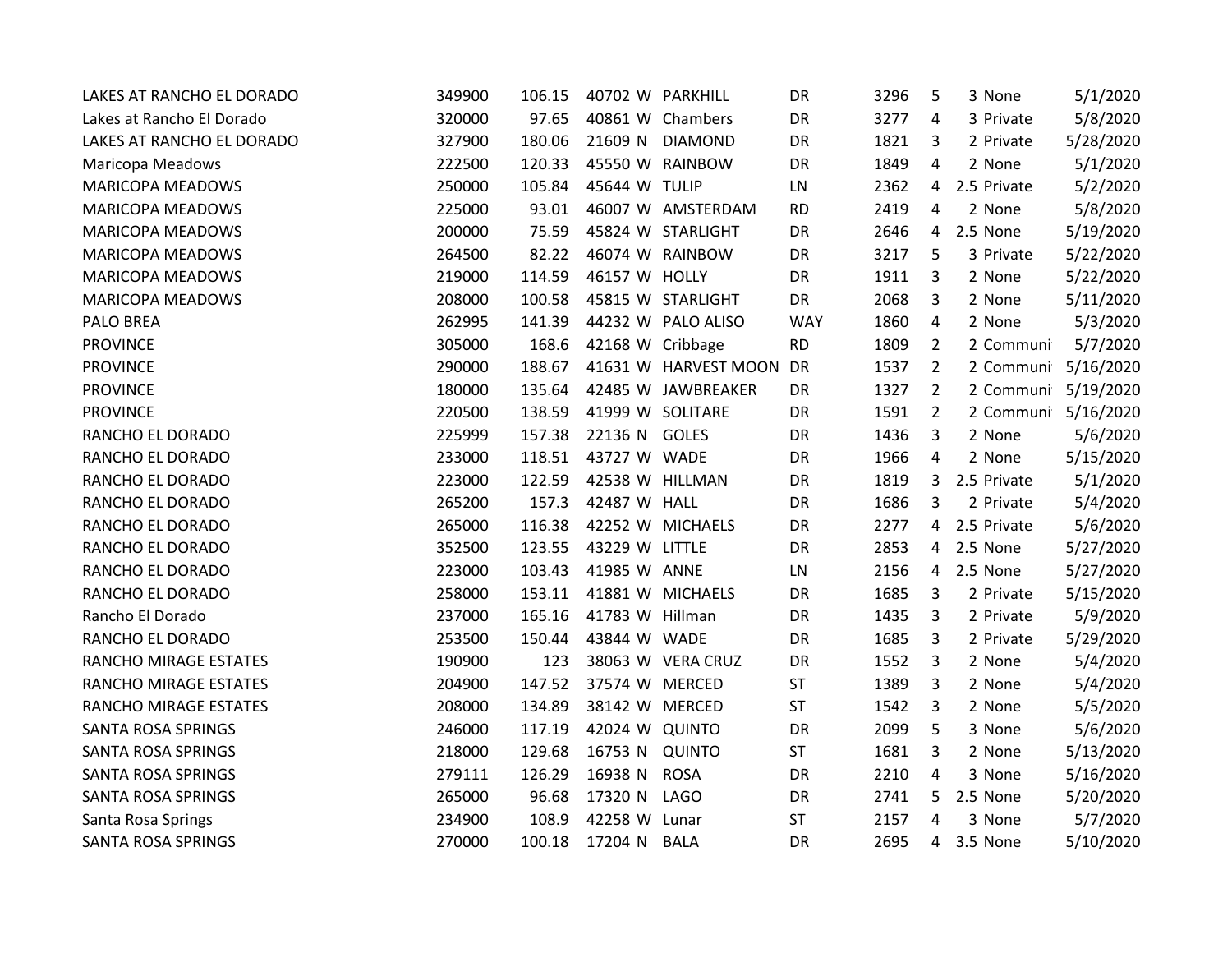| <b>SENITA</b>                | 275000 | 78.95  |                 | 43193 W KIMBERLY  | <b>ST</b>   | 3483 | 5              | 3 None              | 5/6/2020  |
|------------------------------|--------|--------|-----------------|-------------------|-------------|------|----------------|---------------------|-----------|
| <b>SENITA</b>                | 195000 | 142.23 | 43215 W KRISTAL |                   | LN          | 1371 | 3              | 2 None              | 5/15/2020 |
| <b>SENITA</b>                | 331000 | 101.78 | 19413 N WILSON  |                   | ST          | 3252 | 5              | 3 Private           | 5/15/2020 |
| <b>SENITA</b>                | 263000 | 70.41  |                 | 43701 W COWPATH   | <b>RD</b>   | 3735 | $\overline{4}$ | 2.5 None            | 5/16/2020 |
| <b>SENITA</b>                | 317000 | 81.28  | 19079 N         | LELAND            | <b>RD</b>   | 3900 | 7              | 4 None              | 5/22/2020 |
| <b>SENITA</b>                | 325000 | 78.16  | 19146 N         | <b>IBIS</b>       | <b>WAY</b>  | 4158 | 6              | 4 Private           | 5/29/2020 |
| <b>SENITA</b>                | 240000 | 141.17 | 43923 W ARIZONA |                   | AVE         | 1700 | 3              | 2 Private           | 5/27/2020 |
| <b>SMITH FARMS</b>           | 198190 | 96.91  | 18288 N         | <b>BETTY</b>      | CT          | 2045 | 3              | 2.5 Communi         | 5/2/2020  |
| <b>SMITH FARMS</b>           | 230000 | 122.93 | 18299 N         | <b>RUSSELL</b>    | DR          | 1871 | 3              | 2 Private           | 5/3/2020  |
| <b>SMITH FARMS</b>           | 199900 | 120.93 | 40275 W HELEN   |                   | CT          | 1653 | 3              | 2.5 Communi         | 5/16/2020 |
| SORRENTO                     | 224990 | 123.14 | 17712 N         | MADDALONI         | <b>AVE</b>  | 1827 | 4              | 2 None              | 5/6/2020  |
| SORRENTO                     | 199990 | 139.95 |                 | 36959 W MATTINO   | LN          | 1429 | 3              | 2 None              | 5/15/2020 |
| SORRENTO                     | 222990 | 126.05 | 37359 W BELLO   |                   | LN          | 1769 | 3              | 2 None              | 5/28/2020 |
| SORRENTO                     | 185000 | 134.93 | 37421 W AMALFI  |                   | AVE         | 1371 | 3              | 2 None              | 5/2/2020  |
| Sorrento                     | 225000 | 101.26 | 37039 W AMALFI  |                   | <b>AVE</b>  | 2222 | $\overline{4}$ | 2.5 None            | 5/7/2020  |
| SORRENTO                     | 234000 | 132.28 | 37426 W BELLO   |                   | LN          | 1769 | 3              | 2 None              | 5/11/2020 |
| SORRENTO                     | 223990 | 122.6  | 17738 N         | MADDALONI         | <b>AVE</b>  | 1827 | 4              | 2 None              | 5/20/2020 |
| SORRENTO                     | 214990 | 121.8  | 37392 W CAPRI   |                   | AVE         | 1765 | 3              | 2 None              | 5/20/2020 |
| SORRENTO                     | 226990 | 124.24 | 37330 W BELLO   |                   | LN          | 1827 | 4              | 2 None              | 5/22/2020 |
| SORRENTO                     | 209990 | 146.95 | 37376 W CAPRI   |                   | <b>AVE</b>  | 1429 | 3              | 2 None              | 5/28/2020 |
| SORRENTO                     | 199990 | 139.95 | 37345 W BELLO   |                   | LN          | 1429 | 3              | 2 None              | 5/28/2020 |
| SORRENTO                     | 235990 | 129.16 | 37331 W BELLO   |                   | LN          | 1827 | 4              | 2 None              | 5/29/2020 |
| <b>TORTOSA</b>               | 186000 | 152.45 | 36538 W LA PAZ  |                   | ST          | 1220 | 3              | 1.8 None            | 5/13/2020 |
| <b>TORTOSA</b>               | 230000 | 90.65  |                 | 36618 W EL GRECO  | <b>ST</b>   | 2537 | 5              | 2.5 None            | 5/27/2020 |
| <b>TORTOSA</b>               | 200000 | 130.37 |                 | 36535 W SAN PEDRO | DR          | 1534 | 4              | 2 None              | 5/20/2020 |
| <b>TORTOSA</b>               | 228000 | 88.03  | 19478 N         | <b>SAN MARIN</b>  | <b>ST</b>   | 2590 | 4              | 3 None              | 5/6/2020  |
| VILLAGES AT RANCHO EL DORADO | 237500 | 110.77 | 43474 W BAILEY  |                   | DR          | 2144 | 4              | 2 Communi           | 5/5/2020  |
| VILLAGES AT RANCHO EL DORADO | 224000 | 101.81 | 21120 N         | <b>DONITHAN</b>   | <b>WAY</b>  | 2200 | 4              | 2 Communi           | 5/8/2020  |
| VILLAGES AT RANCHO EL DORADO | 266900 | 88.61  | 43620 W KNAUSS  |                   | DR          | 3012 | 4              | 2.5 Communi         | 5/9/2020  |
| Villages at Rancho El Dorado | 225000 | 108.9  | 21058 N         | LEONA             | <b>BLVD</b> | 2066 | 3              | 2.5 Communi         | 5/5/2020  |
| VILLAGES AT RANCHO EL DORADO | 250900 | 117.29 | 43466 W MCCORD  |                   | DR          | 2139 | 4              | 2 Communi           | 5/13/2020 |
| VILLAGES AT RANCHO EL DORADO | 236000 | 90.63  | 44168 W PALMEN  |                   | DR          | 2604 | 4              | 2.5 Communi         | 5/2/2020  |
| VILLAGES AT RANCHO EL DORADO | 251000 | 88.5   | 43685 W CAVEN   |                   | DR          | 2836 | 5              | 2.5 Communi         | 5/22/2020 |
| VILLAGES AT RANCHO EL DORADO | 230000 | 119.23 |                 | 20777 N MARQUEZ   | DR          | 1929 | 4              | 2 Communi 5/26/2020 |           |